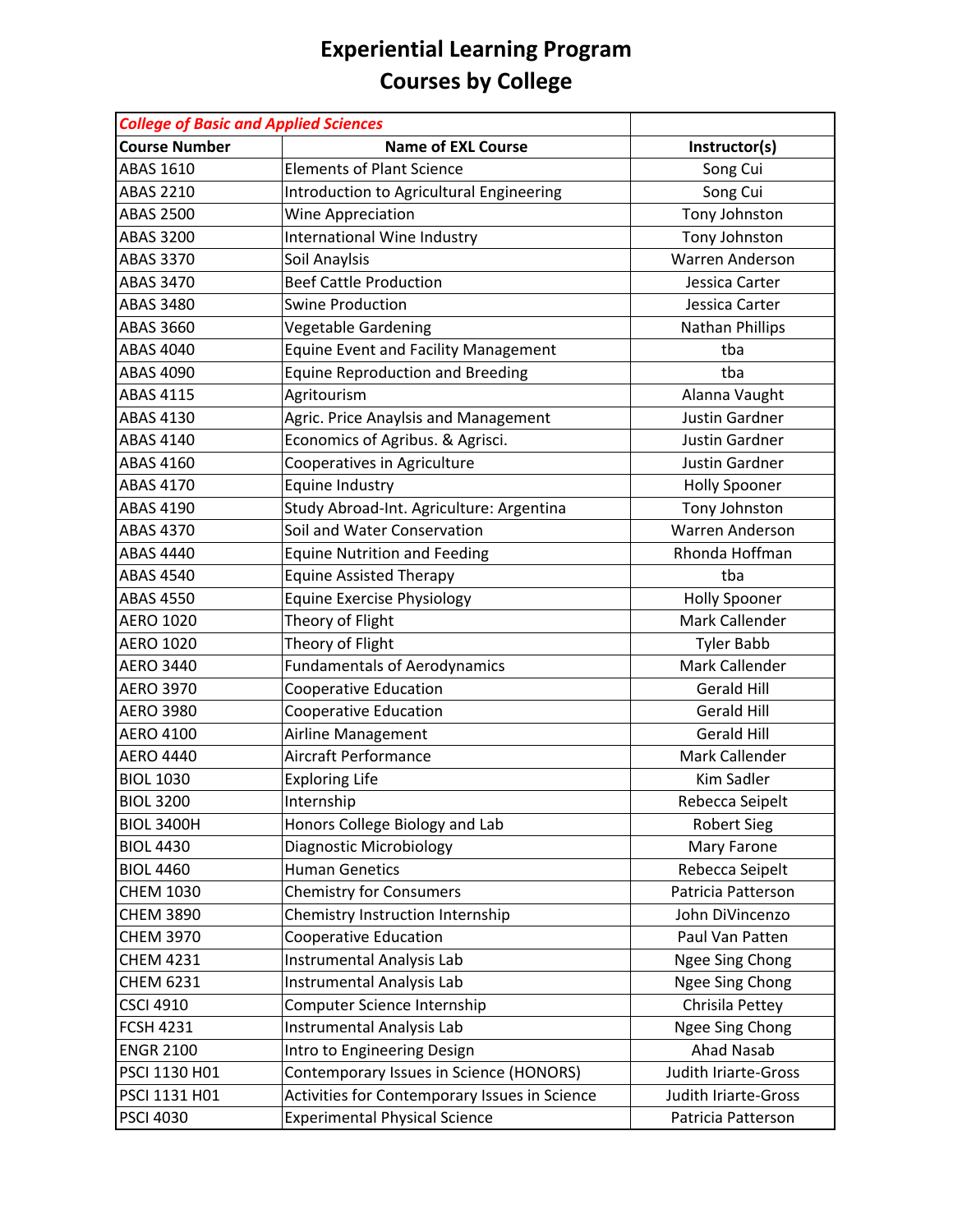| <b>TOTALS</b>        |                                                  |                         |
|----------------------|--------------------------------------------------|-------------------------|
|                      | <b>College of Behavioral and Health Sciences</b> |                         |
| <b>Course Number</b> | <b>Name of EXL Course</b>                        | Instructor(s)           |
| <b>ATHT 3000</b>     | Protective Equipment                             | Phillips/Binkley        |
| <b>ATHT 3001</b>     | Lower Extremity Evaluation Lab                   | Phillips/Binkley        |
| <b>ATHT 3002</b>     | <b>Upper Extremity Evaluation Lab</b>            | Phillips/Binkley        |
| <b>ATHT 3003</b>     | <b>Rehabilitation Techniques</b>                 | Phillips/Binkley        |
| ATHC/ATHT 4000       | Strength, Condition, & Human Perf.               | <b>Kristin Phillips</b> |
| <b>ATHT 4950</b>     | Pathology of Sport Illness                       | Kristin Phillips        |
| <b>ATHT 4990</b>     | Senior Seminar in Athletic Training              | Kristin Phillips        |
| <b>CDIS 4650</b>     | Practicum in Speech/Language Path.               | Melinda Richards        |
| <b>FCSE 2510</b>     | Family and Consumer Sciences Edu. Curr.          | Sandra Poirier          |
| <b>HLTH 3000</b>     | Service Learning in Health Education             | Bates/Higginbotham      |
| HSC 4101             | Internship Child Dev. And Family Studies         | <b>Beth Emery</b>       |
| LSTS 3010            | <b>Introduction to LSTS</b>                      | All faculty             |
| <b>LSTS 3380</b>     | Disability & Diversity in LSTS                   | All faculty             |
| <b>LSTS 3530</b>     | Program Planning in Leisure, Sport, & Tourism    | Kelly Bloom             |
| <b>LSTS 3540</b>     | <b>Facility Operations in LSTS</b>               | All faculty             |
| <b>LSTS 3560</b>     | Field Study in LSTS                              | All faculty             |
| <b>LSTS 3570</b>     | <b>Outdoor Pursuits Education</b>                | Kelly Bloom             |
| <b>LSTS 4540</b>     | Organization & Admin. Of LSTS                    | All faculty             |
| <b>LSTS 4550</b>     | <b>Business Applications in LSTS</b>             | All faculty             |
| <b>LSTS 4570</b>     | <b>Outdoor Recreation Workshop</b>               | Kelly Bloom             |
| <b>LSTS 4660</b>     | <b>Evaluation in LSTS</b>                        | All faculty             |
| <b>LSTS 4700</b>     | <b>Challenge Course Facilitation</b>             | Kelly Bloom             |
| <b>LSTS 4890</b>     | Senior Seminar in LSTS                           | All faculty             |
| LSTS 4901            | Internship in Outdoor Recreation                 | All faculty             |
| <b>LSTS 4902</b>     | Internship in Recreation Administration          | All faculty             |
| <b>LSTS 4903</b>     | Internship in Sport Studies                      | All faculty             |
| <b>LSTS 4904</b>     | Internship in Tourism Studies                    | All faculty             |
| <b>NFS 3280</b>      | <b>Sports Nutrition</b>                          | Lisa Sheehan/Smith      |
| <b>NFS 4220</b>      | <b>Food Systems Management</b>                   | Lisa Sheehan/Smith      |
| <b>NFS 4222</b>      | <b>Diabetics Management</b>                      | Lisa Sheehan/Smith      |
| <b>NFS 4300</b>      | <b>Medical Nutrition Therapy</b>                 | Virginia Bogle          |
| <b>NFS 4305</b>      | <b>Nutrition Coaching Skills</b>                 | Virginia Bogle          |
| <b>NFS 4310</b>      | <b>Medical Nutrition Therapy II</b>              | Virginia Bogle          |
| <b>NFS 4400</b>      | Dietetic Practicum                               | Sheehan-Smith/Bogle     |
| <b>NURS 3360</b>     | Introduction to Nursing Practice - Clinical      | All faculty             |
| <b>NURS 3370</b>     | <b>Health and Gerontology</b>                    | All faculty             |
| <b>NURS 3540</b>     | Caring for Adult Clients I - Clinical            | All faculty             |
| <b>NURS 4035</b>     | Special Topics in Nursing: EKG                   | All faculty             |
| <b>NURS 4036</b>     | Nursing's Image in the Media                     | All faculty             |
| <b>NURS 4039</b>     | <b>Health Care Issues and Trends</b>             | All faculty             |
| <b>NURS 4340</b>     | Caring for Adult Clients I - Clinical            | All faculty             |
| <b>NURS 4350</b>     | Caring for Children and Teen Clients             | All faculty             |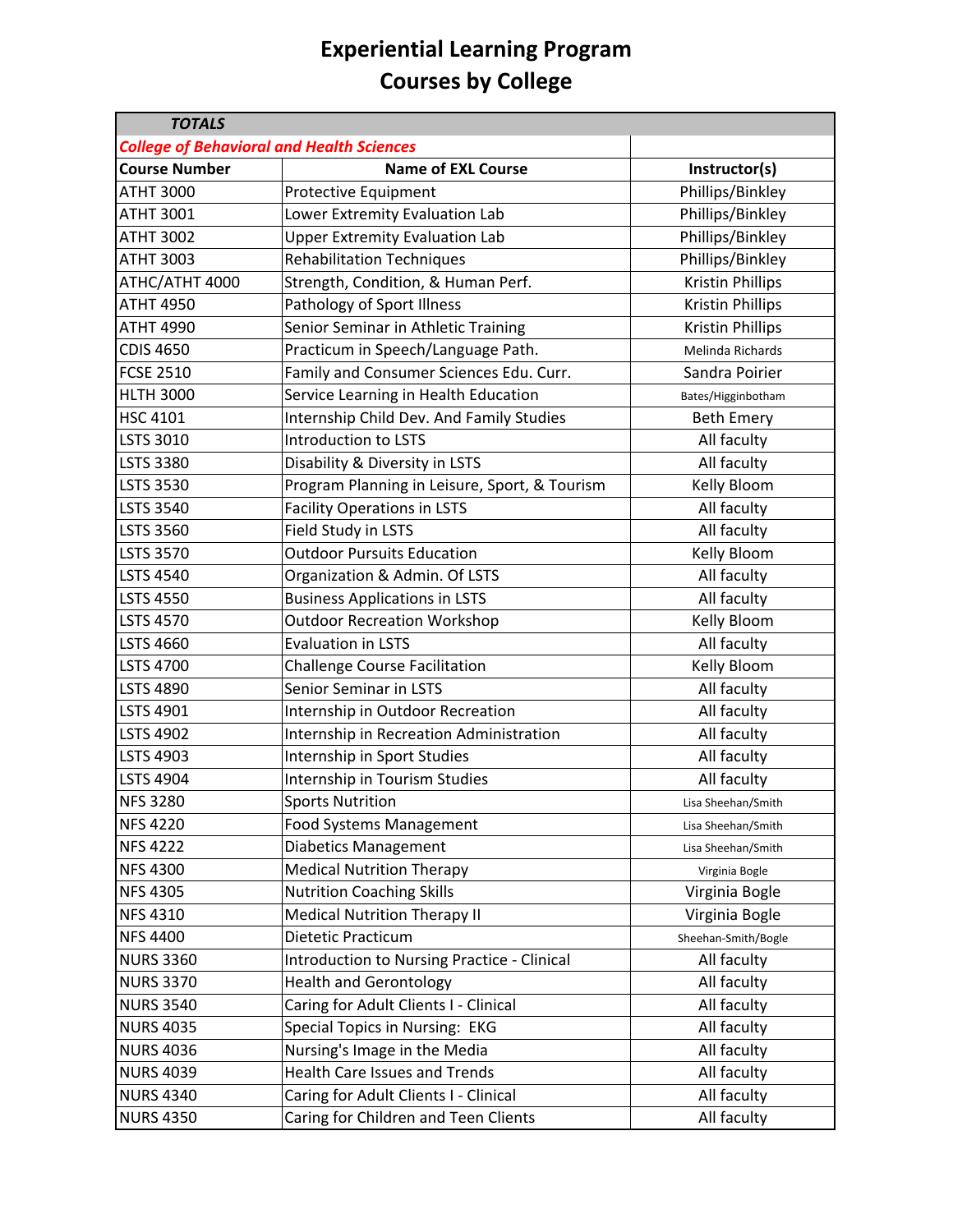| <b>NURS 4360</b> | Caring for Children and Teen Clients           | All faculty             |
|------------------|------------------------------------------------|-------------------------|
| <b>NURS 4560</b> | Nursing Care of Vulnerable Aggregates Clinical | All faculty             |
| <b>NURS 4580</b> | Professional Practice and Leadership Clinical  | All faculty             |
| <b>NURS 4590</b> | Capstone Clinical                              | All faculty             |
| <b>PSY 1410</b>  | <b>General Psychology</b>                      | Boyer-Pennington        |
| PSY 3070/3071    | Research Methods in Psycholocy and lab         | Bernstein               |
| <b>PSY 4080</b>  | <b>Advanced Research Methods</b>               | Tom Brinthaupt          |
| <b>PSY 4620</b>  | Psychology of Women                            | Boyer-Pennington        |
| <b>PSY 4650</b>  | <b>Health Psychology</b>                       | <b>Catherine Crooks</b> |
| <b>PSY 4750</b>  | Apprenticeship/Pre-Clinical                    | Gloria Hamilton         |
| SW 4590          | <b>Field Instruction I</b>                     | All faculty             |
| SW 4680          | <b>Field Instruction II</b>                    | All faculty             |
| <b>TOTALS</b>    |                                                |                         |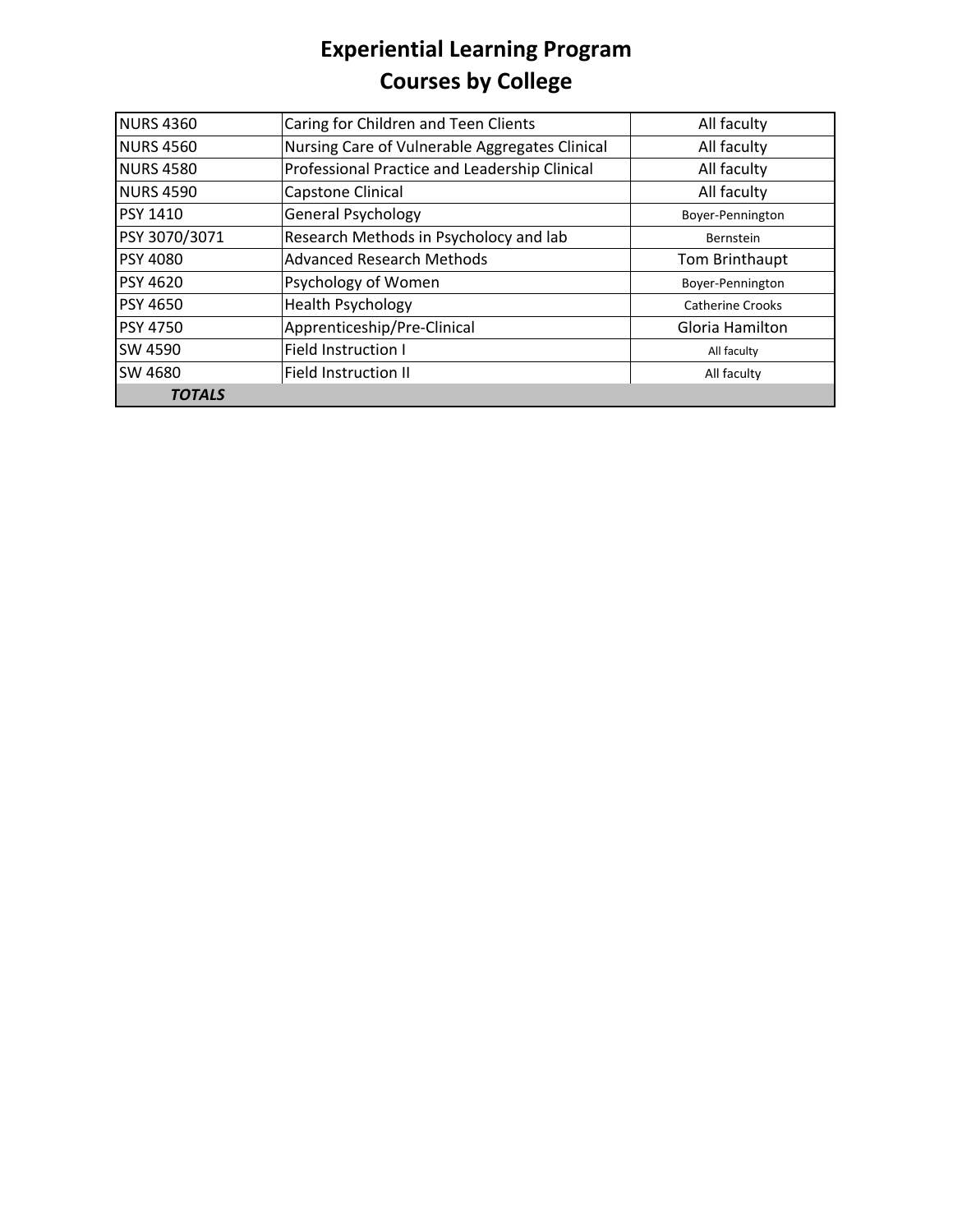| <b>College of Business</b> |                                      |                         |
|----------------------------|--------------------------------------|-------------------------|
| <b>Course Number</b>       | <b>Name of EXL Course</b>            | Instructor(s)           |
| ADV 4170                   | <b>Advertising Campaigns</b>         | <b>Tricia Farwell</b>   |
| <b>BCEN 4620</b>           | <b>Business Plan Development</b>     | Patrick Geho            |
| <b>BLAW 3400</b>           | <b>Legal Environment of Business</b> | Sandra Benson           |
| <b>BUAD 4000</b>           | <b>Senior Seminar</b>                | Jean Wilson             |
| BUAD 4980 H01              | <b>Strategic Management (Honors)</b> | John Lipinski           |
| <b>LEAD 3010</b>           | Leadership Theories & Practices      | Deana Raffo             |
| <b>LEAD 4001</b>           | Leadership Seminar                   | Deana Raffo             |
| <b>MGMT 3610</b>           | <b>Principles of Management</b>      | Deana Raffo             |
| <b>MGMT 3610</b>           | <b>Principles of Management</b>      | Jackie Gilbert          |
| <b>MGMT 3890</b>           | <b>Managerial Decision Making</b>    | Jean Wilson             |
| <b>MGMT 3890</b>           | <b>Managerial Decision Making</b>    | Ralph Williams          |
| <b>MGMT 3940</b>           | <b>Business Ethics</b>               | <b>Jill Austin</b>      |
| <b>MGMT 4840</b>           | <b>Study Abroad</b>                  | <b>Jill Austin</b>      |
| <b>MGMT 4950</b>           | Management Internship                | <b>Jill Austin</b>      |
| <b>MGMT 4950</b>           | Management Internship                | Laura Buckner           |
| <b>MKT 3840</b>            | <b>Personal Selling</b>              | Diane Edmondson         |
| <b>MKT 3840</b>            | <b>Personal Selling</b>              | Laura Buckner           |
| <b>MKT 3850</b>            | Promotion                            | Laura Buckner           |
| <b>MKT 3850</b>            | Promotion                            | Don Roy                 |
| <b>MKT 3850</b>            | Promotion                            | <b>Melodie Phillips</b> |
| <b>MKT 3865</b>            | <b>Sports Marketing</b>              | Don Roy                 |
| <b>MKT 3920</b>            | <b>Entertainment Marketing</b>       | <b>Melodie Phillips</b> |
| <b>MKT 3930</b>            | <b>Marketing Research</b>            | Diane Edmondson         |
| <b>MKT 4170</b>            | <b>Applied Promotions</b>            | <b>Melodie Phillips</b> |
| <b>MKT 4950</b>            | Marketing Internship                 | Laura Buckner           |
| <b>MKT 4800</b>            | Sales Management                     | Diane Edmondson         |
| <b>MKT 4840</b>            | <b>Study Abroad</b>                  | <b>Jill Austin</b>      |
| <b>MKT 4880</b>            | <b>Applied Marketing Research</b>    | Diane Edmondson         |
| <b>MKT 4890</b>            | <b>Marketing Management</b>          | <b>Randy Clark</b>      |
| <b>MKT 4950</b>            | Marketing Internship                 | <b>Jill Austin</b>      |
| <b>TOTALS</b>              |                                      |                         |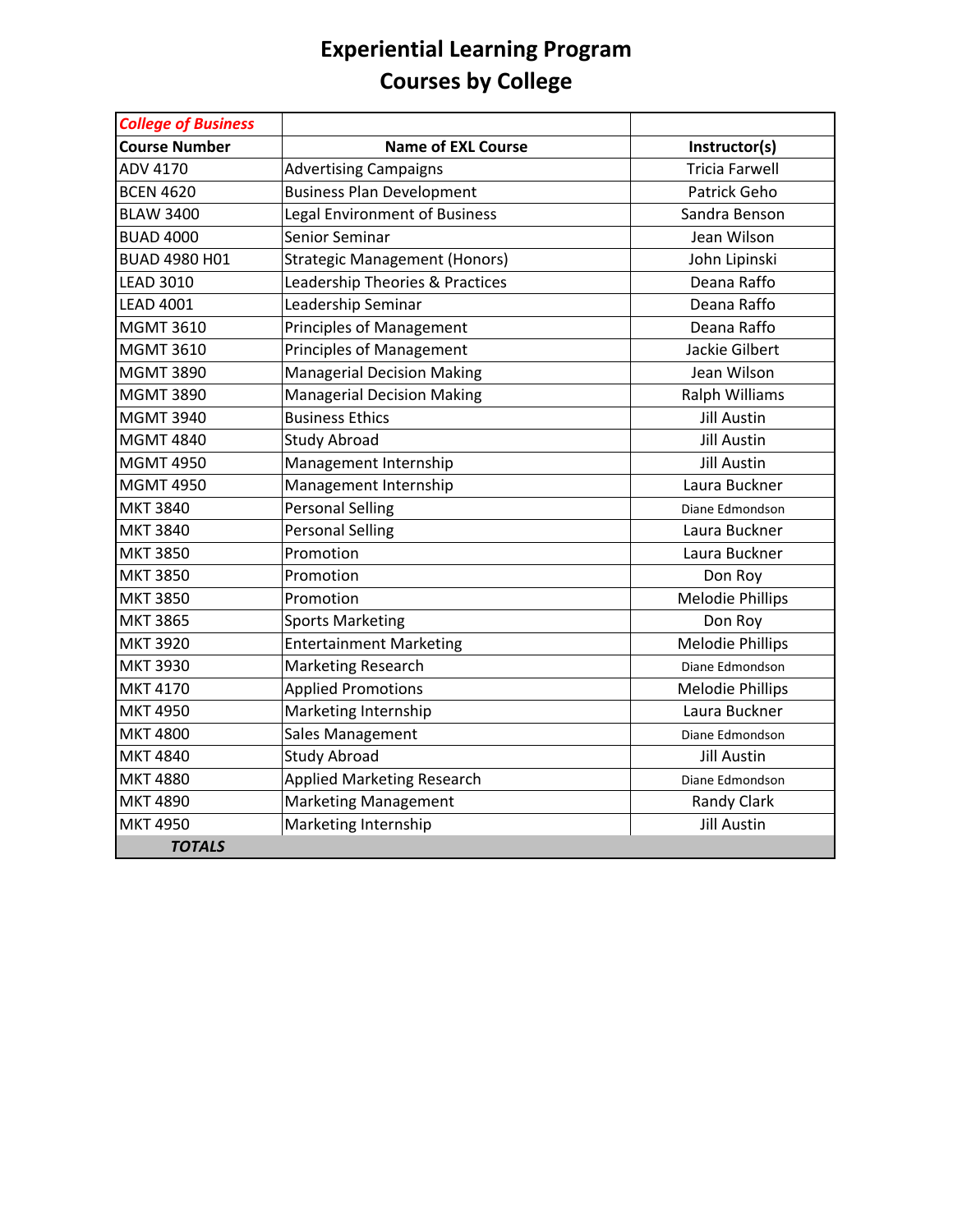| <b>College of Liberal Arts</b> |                                          |                      |
|--------------------------------|------------------------------------------|----------------------|
| <b>Course Number</b>           | <b>Name of EXL Course</b>                | Instructor(s)        |
| <b>ANTH 3650</b>               | <b>Forensic Anthropology</b>             | Hugh Berryman        |
| <b>ANTH 3710</b>               | Archaeology of Scotland                  | <b>Tanya Peres</b>   |
| <b>ANTH 3710</b>               | Topics in Anthropology: Forensic Science | Hugh Berryman        |
| <b>ANTH 4120</b>               | <b>Practicing Anthropology</b>           | Leggett              |
| <b>ANTH 4300</b>               | Human Osteology                          | Hodge                |
| <b>ANTH 4360</b>               | Zooarchaeology                           | <b>Tanya Peres</b>   |
| <b>ART 3500</b>                | <b>Study Abroad</b>                      | Sickler-Voigt        |
| <b>ART 3840</b>                | <b>Islamic Art</b>                       | Cochrane             |
| ART 4110                       | Lothography                              | O'Connor             |
| <b>COMM 2200</b>               | <b>Fundamentals of Communication</b>     | Kissinger            |
| <b>COMM 2200</b>               | <b>Fundamentals of Communication</b>     | McCormick            |
| <b>COMM 2300</b>               | <b>Interpersonal Communication</b>       | Asbury               |
| <b>COMM 2300</b>               | Interpersonal Communication              | Shi                  |
| <b>COMM 2300</b>               | Interpersonal Communication              | Elizabeth Stephens   |
| <b>COMM 2300</b>               | Interpersonal Communication              | Linda Seward         |
| <b>COMM 3210</b>               | Argumentation                            | Richey               |
| <b>COMM 3220</b>               | <b>Small Group Communication</b>         | Kratzer/Asb./Jackson |
| <b>COMM 3220</b>               | <b>Small Group Communication</b>         | Elizabeth Stephens   |
| <b>COMM 3225</b>               | <b>Gender and Communication</b>          | Kratzer/McCormick    |
| <b>COMM 3225</b>               | <b>Gender and Communication</b>          | Asbury/Stephens      |
| <b>COMM 3340</b>               | <b>Interview Communication</b>           | McCormick            |
| <b>COMM 3340</b>               | <b>Interview Communication</b>           | Asbury               |
| <b>COMM 3340</b>               | <b>Interview Communication</b>           | Stephens             |
| <b>COMM 3340</b>               | <b>Interview Communication</b>           | Kratzer              |
| <b>COMM 3350</b>               | Diversity in Communication               | Kim                  |
| <b>COMM 3560</b>               | <b>Intercultural Communication</b>       | McCormick/Stephens   |
| <b>COMM 3560</b>               | <b>Intercultural Communication</b>       | Kim                  |
| COMM 3560 H01                  | (Honors) Intercultural Communication     | Seward               |
| <b>COMM 4320</b>               | Theories of Persuasive Communication     | Seward               |
| <b>COMM 4800</b>               | Special topics in Communications         | McCormick            |
| <b>COMM 4800</b>               | Special topics in Communications         | Kratzer              |
| <b>COMM 4800</b>               | Special topics in Communications         | Xiaowei Shi          |
| <b>COMM 4900</b>               | Internship in Communication              | Gebert               |
| <b>COMM 4900</b>               | Internship in Communication              | Asbury               |
| <b>COMM 4900</b>               | Internship in Communication              | McCormick/Raffo      |
| ENGL 2580/3580                 | Teaching Internship                      | Kates                |
| <b>ENGL 4600</b>               | Writing Internship                       | Kates                |
| GS 2010 D01                    | Intro. To Cross Cultural Experiences     | Phalichanh           |
| GS 2010                        | Intro. To Cross Cultural Experiences     | Vasquez              |
| GS 3010                        | Field Exp. And Study Abroad              | Phalichanh/Vasquez   |
| <b>HIST 1110H</b>              | <b>World Civilizations I</b>             | McCormack            |
| <b>HIST 2020</b>               | Survey of United States History II       | Amy Sayward          |
| <b>HIST 2020</b>               | Survey of United States History II       | Myers-Shirk          |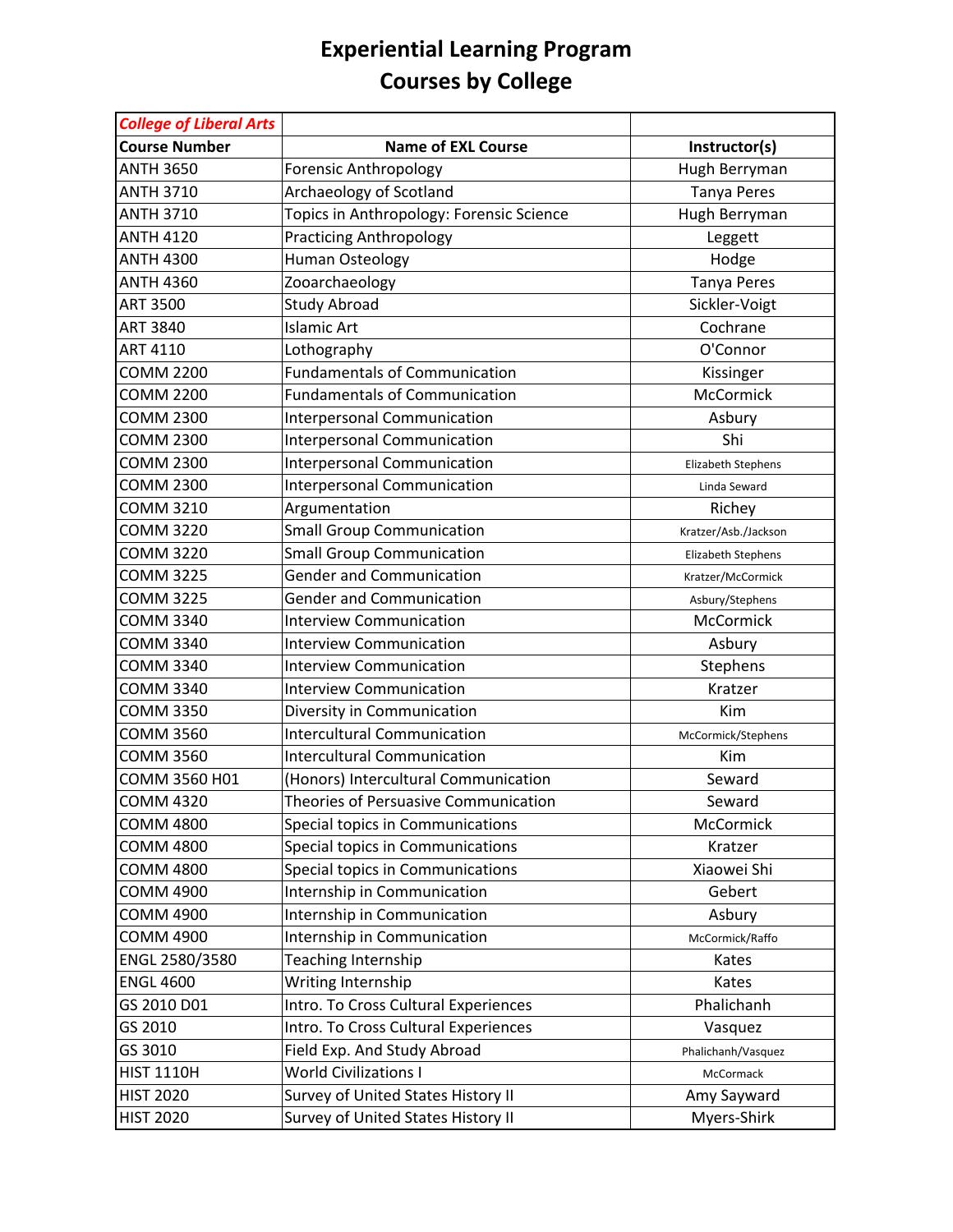| <b>HIST 3010</b> | Historian's Craft                                    | <b>Jim Williams</b> |
|------------------|------------------------------------------------------|---------------------|
| <b>HIST 3070</b> | Warfare and Public Memory                            | Derk Frisby         |
| <b>HIST 4360</b> | Britain in the 19th Century                          | Doyle               |
| <b>MUTH 3020</b> | <b>Commercial Songwriting</b>                        | Carnes              |
| MUTH 4590/5590   | <b>Computer Based Scoring for Visual Media</b>       | Wood                |
| <b>ORCO 3240</b> | Introduction to Organizational Communication         | Asbury              |
| ORCO 3240        | Introduction to Organizational Communication         | Boyd                |
| ORCO 3240        | Introduction to Organizational Communication         | Stephens            |
| <b>ORCO 3240</b> | Introduction to Organizational Communication         | Donnell             |
| <b>ORCO 3240</b> | Introduction to Organizational Communication         | Gebert              |
| <b>ORCO 3245</b> | Women, Leadership, and Communication                 | McCormick           |
| <b>ORCO 3250</b> | <b>Organization Communication Communities</b>        | Kissinger           |
| <b>ORCO 3250</b> | <b>Organization Communication Communities</b>        | Smith               |
| <b>ORCO 3250</b> | <b>Organization Communication Communities</b>        | Boyd                |
| <b>ORCO 3500</b> | <b>Strategic Communication in Organizations</b>      | McCormick           |
| <b>ORCO 3500</b> | <b>Strategic Communication in Organizations</b>      | Gebert              |
| <b>ORCO 3500</b> | <b>Strategic Communication in Organizations</b>      | Asbury              |
| <b>ORCO 3500</b> | <b>Strategic Communication in Organizations</b>      | Donnell             |
| <b>ORCO 3650</b> | <b>Conflict in Organizations</b>                     | Smith/Gebert        |
| <b>ORCO 3750</b> | <b>Organizational Communication Analysis</b>         | Smith               |
| <b>ORCO 4000</b> | Topics in Organizational Communication               | Asbury              |
| ORCO 4000        | Topics in Organizational Communication               | McCormick           |
| <b>ORCO 4200</b> | <b>Multinational Organizations</b>                   | McCormick           |
| <b>ORCO 4200</b> | <b>Multinational Organizations</b>                   | Yang Soo Kim        |
| ORCO 4210        | <b>Applied Organizational Projects</b>               | Smith               |
| ORCO 4210        | <b>Applied Organizational Projects</b>               | McCormick           |
| ORCO 4210        | <b>Applied Organizational Projects</b>               | Asbury              |
| <b>ORCO 4220</b> | Internship in Organizational Communication           | Raffo               |
| <b>ORCO 4220</b> | Internship in Organizational Communication           | Asbury/Smith        |
| <b>ORCO 4500</b> | <b>Communication Consulting &amp; Auditing</b>       | McCormick           |
| PS 2100          | Legal Courtroom Procedure                            | <b>All Faculty</b>  |
| PS 2100 H01      | Legal Courtroom (Honors)                             | Vile                |
| PS 2110          | Moot Court                                           | DiPaolo             |
| PS 2120          | <b>Mediation Procedure</b>                           | All Faculty         |
| PS 2130          | Model United Nations/Crisis Simulation               | Petersen            |
| PS 2140          | TN Intercollegiate State Legislature                 | Reed                |
| PS 3170          | Civil Rights Policy                                  | Sekou Franklin      |
| PS 3330          | <b>Political Parties and Elections</b>               | Lisa Langenbach     |
| PS 3440          | Political Campaign Management                        | Kent Syler          |
| PS 3490          | Alternative Dispute Resolution                       | All Faculty         |
| PS 3550          | <b>Democratic Participation &amp; Civic Advocacy</b> | Franklin            |
| PS 3780          | <b>Study Abroad</b>                                  | All Faculty         |
| PS 4040          | Pre-Law Internship                                   | All Faculty         |
| PS 4270          | Political Campaign Internship                        | All Faculty         |
| PS 4280          | The Washington Experience                            | All Faculty         |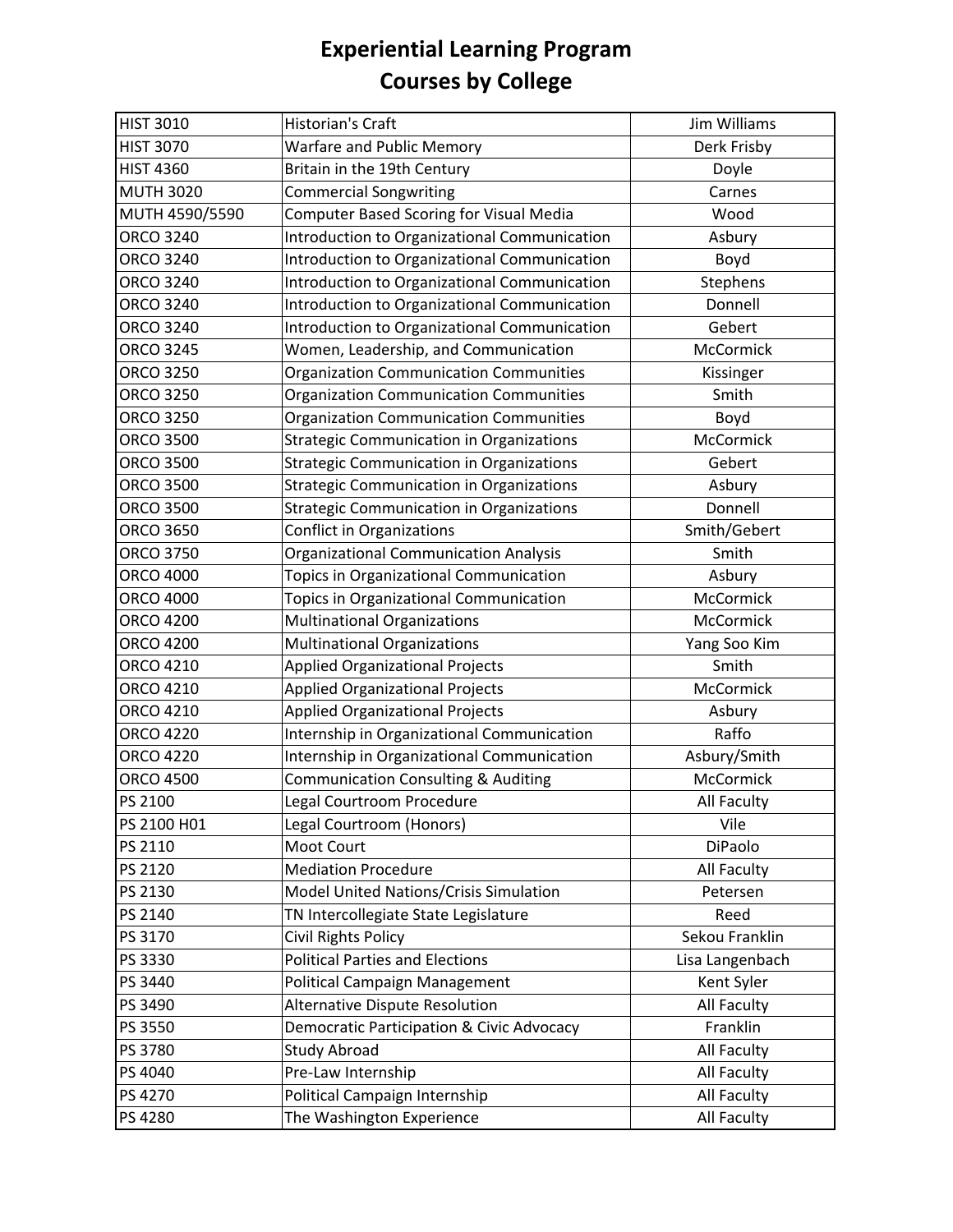| PS 4280          | The Washington Experience                     | Kent Syler       |
|------------------|-----------------------------------------------|------------------|
| PS 4290          | Public Service Internship                     | All Faculty      |
| PS 4360          | Legislative Internship                        | All Faculty      |
| PS 4390          | Special topics in PS                          | Franklin         |
| PS 4800          | Senior Seminar-Perspective on Politics        | Maynor           |
| <b>PS 4820</b>   | Adv. Studies in American Politics             | Kent Syler       |
| PS 4950          | <b>Communication Based Research Practicum</b> | All Faculty      |
| <b>RS 2030</b>   | <b>Religion and Society</b>                   | Gray-Hildengrand |
| SOC 4150         | <b>Topics in Sociology</b>                    | Kent Syler       |
| <b>THEA 4620</b> | Drama across the Curriculum                   | Halladay         |
|                  |                                               |                  |
| <b>TOTALS</b>    |                                               |                  |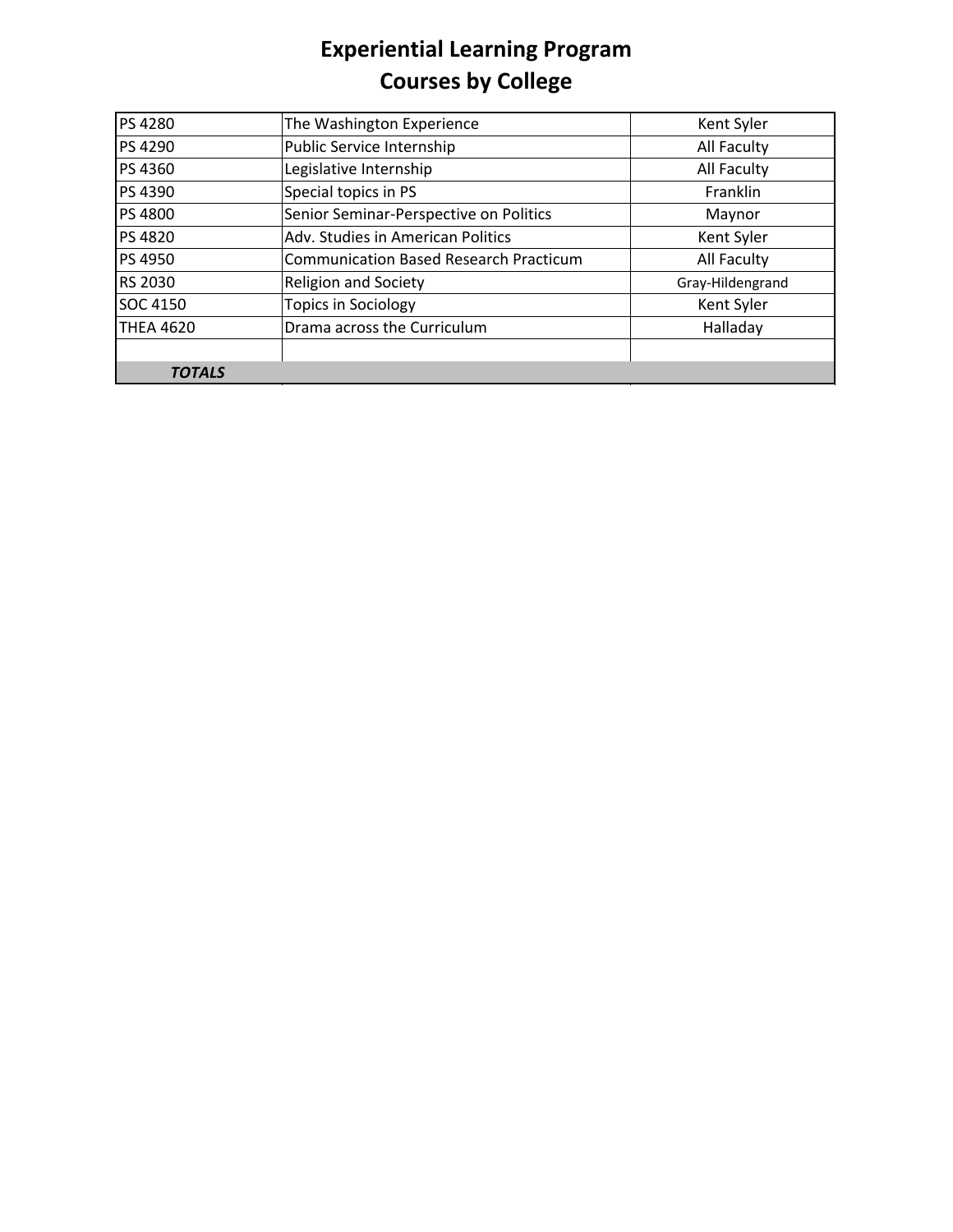| <b>Student Affairs</b> |                           |               |
|------------------------|---------------------------|---------------|
| <b>Course Number</b>   | <b>Name of EXL Course</b> | Instructor(s) |
| <b>COED 2930</b>       | Cooperative Education     | Rollins       |
| <b>COED 2940</b>       | Cooperative Education     | Rollins       |
| <b>COED 3970</b>       | Cooperative Education     | Rollins       |
| <b>COED 3980</b>       | Cooperative Education     | Rollins       |
| <b>TOTALS</b>          |                           |               |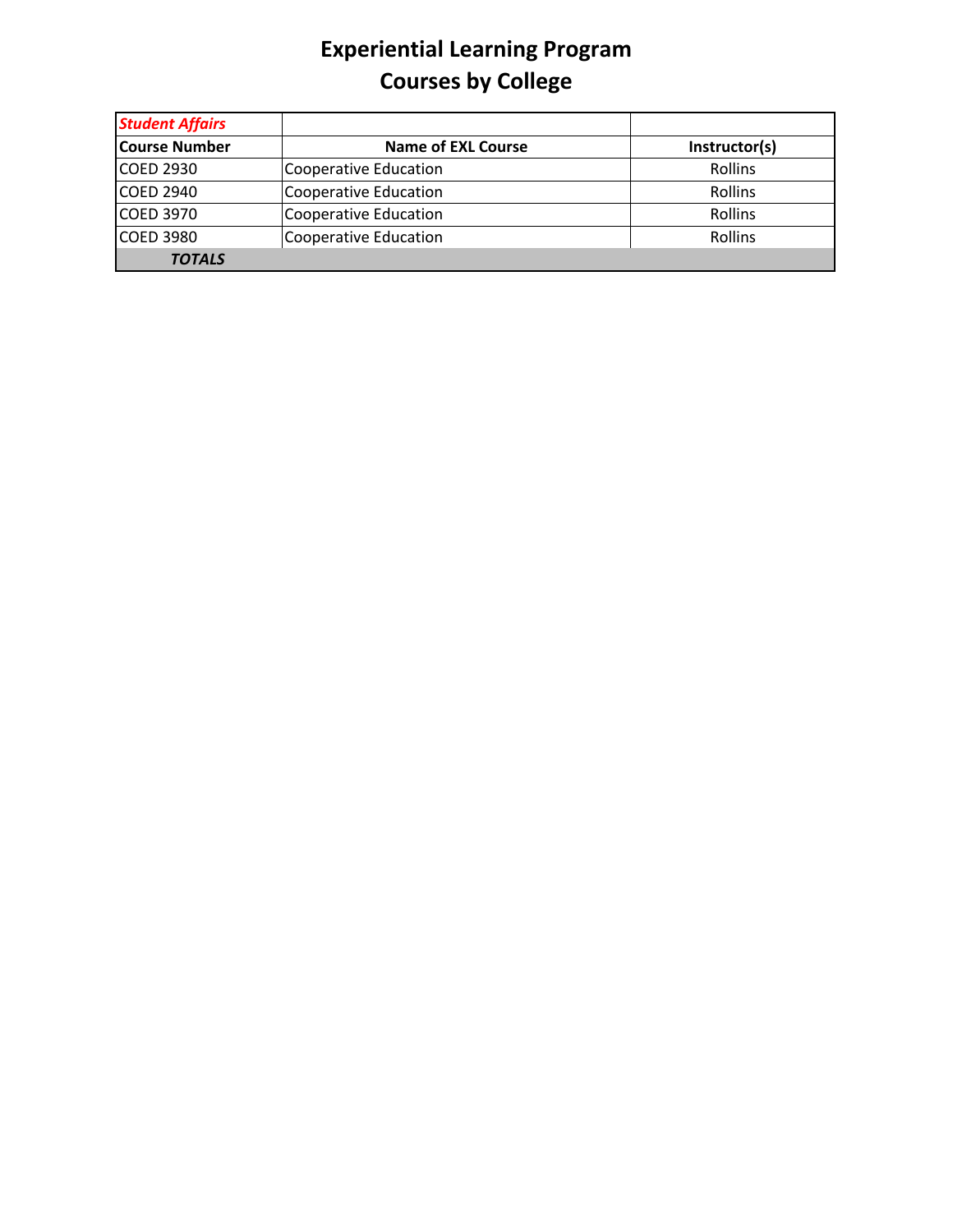| <b>College of Education</b> |                                                    |                     |
|-----------------------------|----------------------------------------------------|---------------------|
| <b>Course Number</b>        | <b>Name of EXL Course</b>                          | Instructor(s)       |
| <b>CDFS 3390</b>            | Child Dev. & Family Studies Prof. Sem.             | Emery               |
| <b>CDFS 4340</b>            | <b>Contemporary Family</b>                         | <b>Becca Seul</b>   |
| <b>CDFS 4391</b>            | Aging Health and Development                       | <b>Bush</b>         |
| <b>CDFS 4720</b>            | <b>Family Centered Community</b>                   | <b>Bush</b>         |
| <b>CDFS 5391</b>            | Aging Health and Development                       | <b>Bush</b>         |
| <b>ECE 4100</b>             | Residency I: Early Childhood Education             | <b>Hitchcock</b>    |
| <b>ECE 4100</b>             | Residency I: Early Childhood Education             | Ridgley             |
| <b>ECE 4110</b>             | Directed Teaching, Grades K-3                      | All Faculty         |
| <b>ECE 4300</b>             | <b>Preschool Practicum</b>                         | Hamilton            |
| ECE 4360/5360               | Administering Early Childhood program              | Lim                 |
| <b>ECE 4375</b>             | Literacy in Early Childhood                        | Cornett             |
| <b>ECE 4375</b>             | Literacy in Early Childhood                        | Hitchcock/Ridgley   |
| <b>ECE 4375</b>             | Literacy in Early Childhood                        | <b>Bevins</b>       |
| <b>ECE 4380</b>             | <b>Infant and Toddler Practicum</b>                | Taylor              |
| <b>ECE 4380</b>             | <b>Infant and Toddler Practicum</b>                | Jane Lim            |
| <b>ELED 4410</b>            | <b>Integrating Assessment &amp; Social Studies</b> | <b>Suze Gilbert</b> |
| <b>FOED 2110</b>            | <b>Educational Psychology</b>                      | <b>All Faculty</b>  |
| <b>FOED 7060</b>            | Seminar in Education                               | Davis               |
| <b>READ 3340</b>            | Tchg. Reading in Secondary Schools                 | Tharp               |
| <b>READ 4015</b>            | Language and Literacy                              | Tharp               |
| <b>READ 4130</b>            | <b>Corrective Reading</b>                          | Tharp               |
| <b>SPED 3010</b>            | Characteristics & Teaching of Diverse Learner      | Calder              |
| <b>YOED 2500</b>            | Planning and Assessment                            | Clark               |
| <b>TOTALS</b>               |                                                    |                     |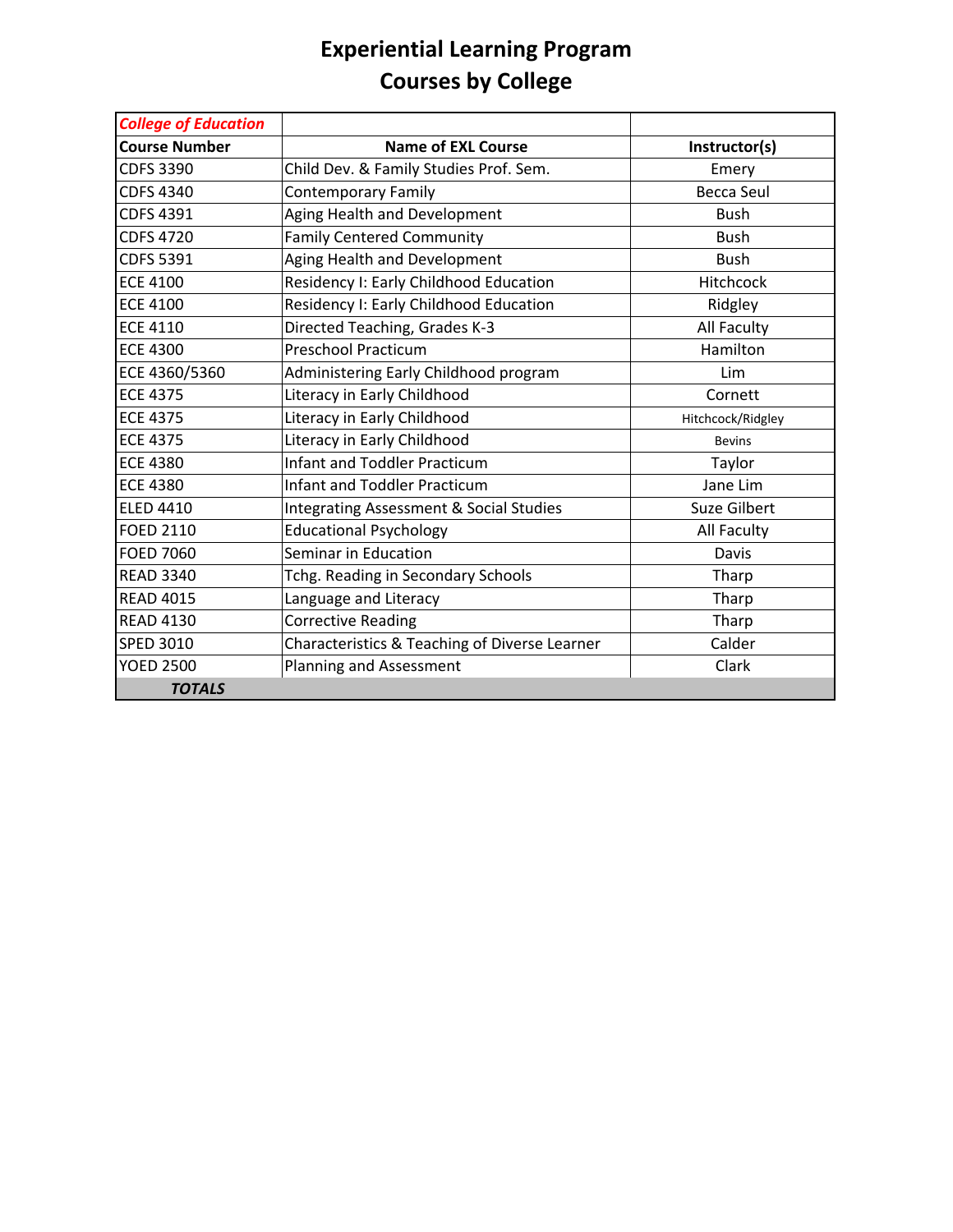| <b>College of Mass Communication</b> |                                                |                    |
|--------------------------------------|------------------------------------------------|--------------------|
| <b>Course Number</b>                 | <b>Name of EXL Course</b>                      | Instructor(s)      |
| ADV 4170                             | <b>Advertising Campaigns</b>                   | Farwell            |
| ADV 3520                             | Special Topics in Professional Issues          | Kent Syler         |
| <b>EMC 3120H</b>                     | Sight, Sound, Motion Applied Media             | <b>Barr</b>        |
| <b>EMC 3410</b>                      | <b>Electronic Media News Writing</b>           | Woodard            |
| <b>EMC 3500</b>                      | <b>Electronic Media News Reporting</b>         | Jasso              |
| <b>EMC 4800</b>                      | Seminar in Media Issues: Project Real          | <b>Bratten</b>     |
| <b>EMC/JOUR 4810</b>                 | Race, Class, Gender in Media                   | Woodard            |
| <b>JOUR 3520</b>                     | Special Topics in Professional Issues          | Kent Syler         |
| <b>JOUR 3530</b>                     | <b>Feature Writing</b>                         | Leon Alligood      |
| <b>JOUR 3580</b>                     | <b>MC Practicum</b>                            | Farwell            |
| <b>JOUR 4000</b>                     | MC Internship                                  | Farwell            |
| <b>JOUR 4800</b>                     | Seminar in Media Issues: Project Real          | <b>Bratten</b>     |
| PR 3400                              | <b>Case Studies in Public Relations</b>        | Hanna Park         |
| PR 4740                              | <b>Public Relations Campaigns</b>              | Cary Greenwood     |
| <b>RIM 3020</b>                      | <b>Commercial Songwriting</b>                  | All Faculty        |
| <b>RIM 3580</b>                      | <b>RIM Practicum</b>                           | <b>Brown</b>       |
| RIM 4000 D01                         | Recording Industry Internship-Business         | Wald               |
| <b>RIM 4010</b>                      | Recording Industry Internship-Business         | Pfeifer            |
| <b>RIM 4020</b>                      | <b>Advanced Songwriting</b>                    | <b>All Faculty</b> |
| <b>RIM 4130</b>                      | <b>Cyber PR</b>                                | Dahan              |
| <b>RIM 4580</b>                      | Sound for Picture                              | Foglia             |
| <b>RIM 4590</b>                      | <b>Computer Based Scoring for Visual Media</b> | Wood               |
| <b>RIM 4670</b>                      | <b>Studio Production</b>                       | Pfeifer            |
| <b>RIM 4810</b>                      | Genres and Styles                              | Blackmon           |
| <b>RIM 4840</b>                      | Music Publishing Administration                | Wald               |
| <b>TOTALS</b>                        |                                                |                    |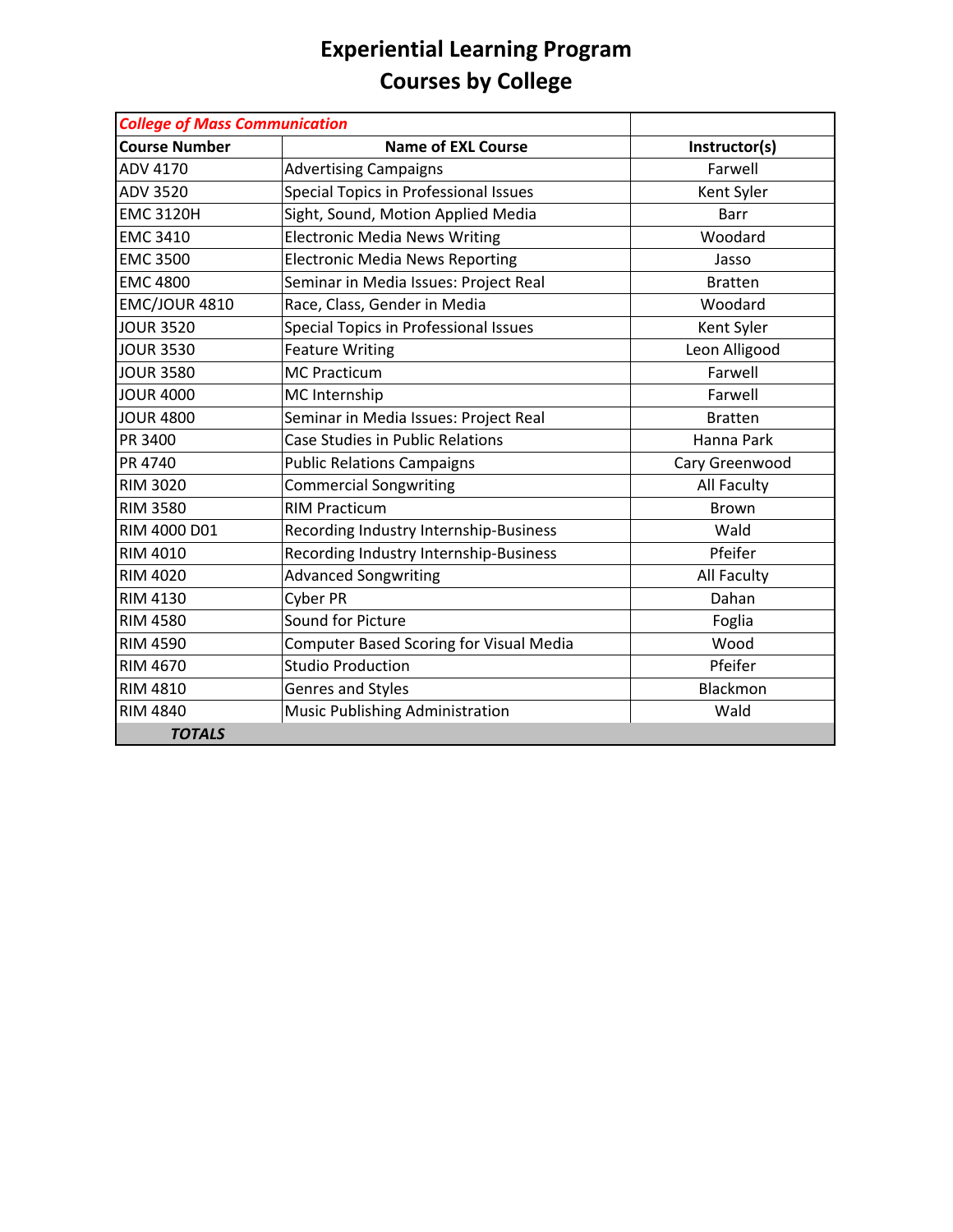| <b>Honors</b>        |                                            |               |
|----------------------|--------------------------------------------|---------------|
| <b>Course Number</b> | <b>Name of EXL Course</b>                  | Instructor(s) |
| UH 3001              | Honors Service Learning Practicum: Collage | Vile          |
| <b>UH 3500</b>       | Jr. Interdisciplinary Seminar              | Vile          |
| <b>TOTALS</b>        |                                            |               |
|                      |                                            |               |